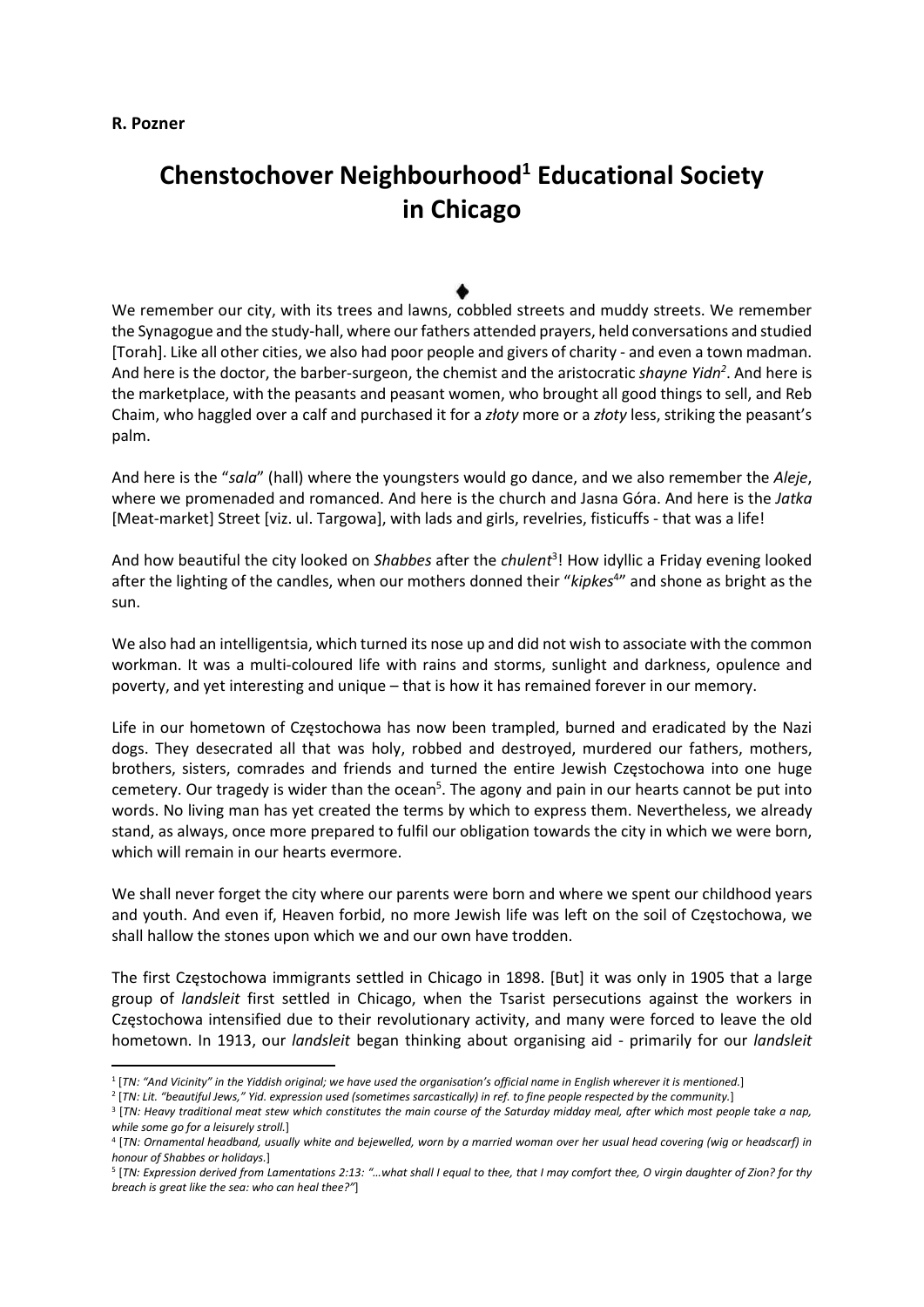within Chicago itself, in event of illness or necessity. An unofficial society was founded for this purpose, which later also engaged in sending aid to Częstochowa. That is how things went until 1919. It was during this period that the Czestochower Arbeiter-Ring Branch 459 was founded. The branch only existed for a short period - the General Office dissolved it due to the fact that it was too leftist. We were once more an unofficial organisation until 1927, and continued doing relief work.

The branch also engaged in cultural work, and very frequently arranged talks and lectures on Yiddish literature.

In 1924, during Comrade A. Chrobolovsky's stay in Chicago, a Częstochower aid society was founded here for the support of the [I.L. Peretz] kindergartens and primary schools in Częstochowa. The society's most active members were the Myski and Malarski families, Flws Wajs, Gotajner, Max Kopinski, Warszawski, and a whole series of activists of the current Educational Society. The aid society's meetings were held at Flw Mojsze Cieszynski's "store<sup>6"</sup> (bookshop). Several large functions were held that year, and great sums were sent to Częstochowa.

In 1927, a group of landsleit converged on Flw Max Wajs' house on 3261 Armitage Avenue 3261, to celebrate Laja and Louis Solomon's fifteenth wedding anniversary. Among the forty landsleit present were Albert Astor, Morris Solomon and his wife, Myski and his family, the Federman family, Hymie Wołkow and many others.

It was a Sunday and, after wishing mazel tov, we had a conversation about the city where we had been born. It was then that we decided to lay the cornerstone for our current society. At the founding, it was adopted that the main work would be to support the Icchok-Lajbisz Peretz Primary School, which had a name in Częstochowa and among the *landsleit* in America. Understandably, the newly-arrived "green" ones had great influence on the support for the primary school being undertaken.

The first organised meeting was held at the Parkview Hall on 23<sup>rd</sup> January 1927. At this gathering, Abe Myski was elected as the first Secretary and A. Wołkow as Chairman. And thus, our society gradually began to occupy an important position amongst Częstochower landsleit in Chicago.

It is indeed with pride that we wish to hereby note that, in the first years of our existence, we sent five or six hundred dollars a year to the I.L. Peretz Primary School. We conducted the aid work in this manner, until the Nazi scum destroyed our hometown, along with the entire Jewish mass-community in Poland.

Over the course of one year since the foundation, we introduced sickness benefits - and the membership in the Chenstochover Society grew to around two hundred. Both the gatherings and the work were always conducted in a homely and familial manner. We also made a serious attempt to draw our children into the Society. They were actually with us for a short time and did good work, but it would seem that the youth could not acclimatise itself and they gradually left.

Besides the benefits for the members, we also created an aid fund. This is a special fund [which was] founded in Saul [or Sol] Baum's name, at his house in 1928. With this fund, we support any member who is in need. Thanks to our contact with the members and *landsleit*, very few of them have left the Society since its existence.

We also wish to note that we have paid out \$9,000 for a cemetery plot<sup>7</sup>. May our members indeed live to a hundred and twenty, but it is sometimes good to think about what will be later.

<sup>&</sup>lt;sup>6</sup> [TN: In English in the original.]

 $7$  [TN: This plot is at gate 242 W in the Waldheim Jewish Cemetery in Chicago.]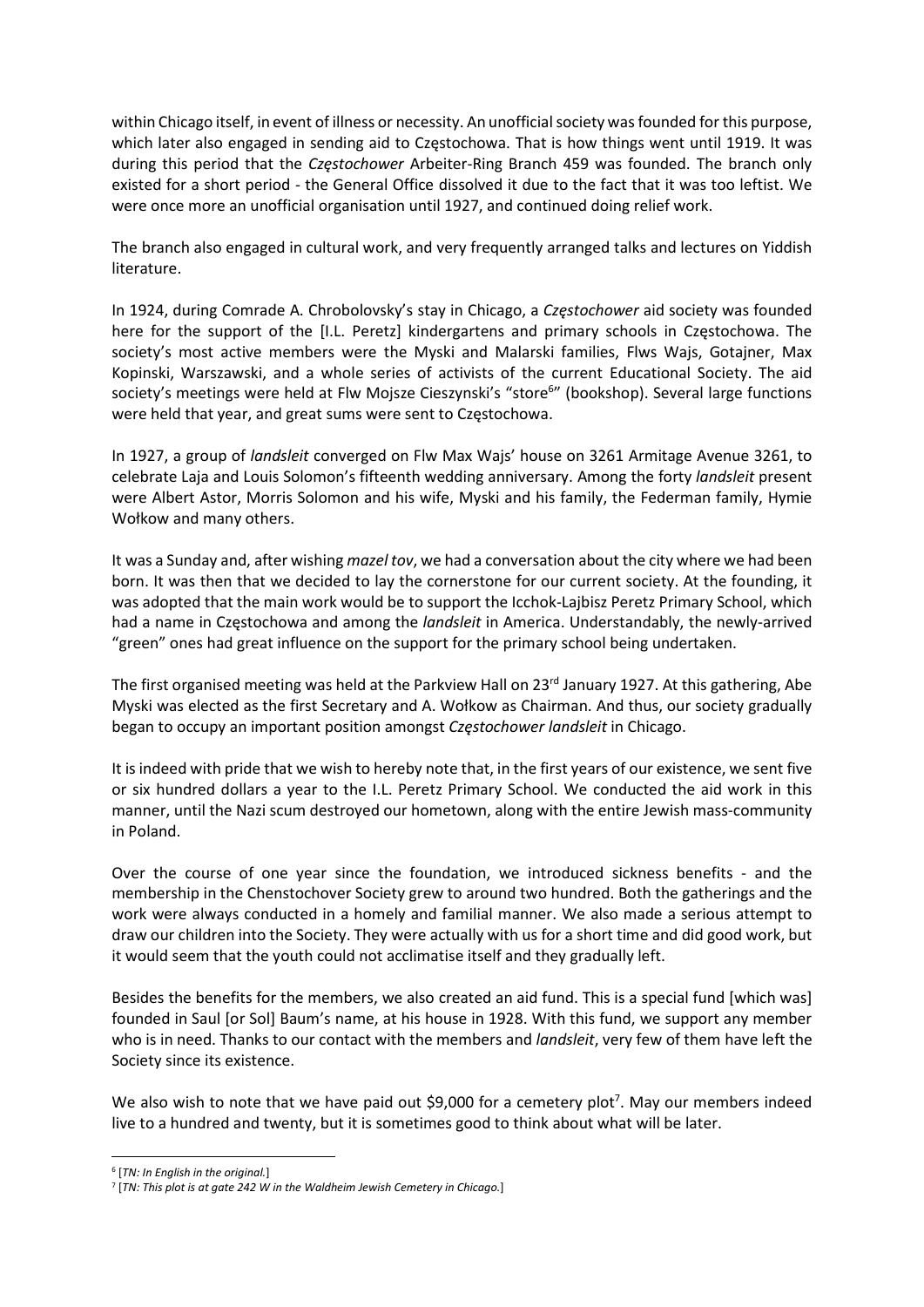Needless to say, we participate in the operations of Jewish communal life. We support all important national organisations. We are part of the Jewish Congress, support the "Trades Campaign" for the Land of Israel, the Russian War Relief, the Red Cross and also many other institutions.

We may proudly note that, during the current<sup>8</sup> War, we have participated in all undertakings to help vanquish the sanguinary foe of the Jewish People and of all the freedom-loving humanity. Although our organisation is not among the very big, we have - collectively and together with a few individual members - purchased \$25,000 worth of war bonds.

It is with pride that we recount that thirty-five members' children are serving in the American army. The Chenstochover Society, as a whole, has remained in contact with these offspring [serving as] soldiers through letters and gifts that we have sent them. We have received numerous thank-you letters, which were read at our meetings.

Here, we wish to mention all the presidents for their dedicated work, who loyally served our Society with heart, soul and devotion: Emil Wołkow, Izzie Myski, Dr P. Owiecki<sup>9</sup>, Abe Myski, Morris Solomon, Rubin Warszawski, Zelig Gotajner, Jack Lewant, Saul Baum, Louis Gross, Louis Winer, Dr Leo Gotajner, and the current president, Max Wajs. We express special acknowledgement of the former Secretary, George Fiszer, who stood at his post for over a decade and carried out his work with great responsibility and worth.

It is self-evident that every member, who has worked together with us from the first day onwards, deserves to be mentioned with recognition. However, it is already the custom to note only those who occupy the highest positions at different opportunities - and we do not wish to break with tradition. But let us [just] say, that this does not diminish, in the least, the contribution of our members to the Chenstochover Neighbourhood Educational Society and their merit. The Chenstochover Society shall never forget such devoted landsleit.

The Chenstochover Neighbourhood Educational Society in Chicago participated with a large number of delegates in the conference of all the [Czestochower] landsmannschaften in America and Canada which was held in the summer<sup>10</sup> of 1945 in New York. The Society's delegates took an active part in the conference and distinguished themselves in editing the regulations. The Society was made part of the Central Executive [Board] of all the [Częstochower] landsmannschaften in America and supported the undertaking of publishing the book Czenstochover Yidn, which is to immortalise the bygone life of our hometown - and along with all the Częstochower landsleit, it is ready to stretch its fraternal hand out to the surviving brethren on the other side [of the ocean] and to help them build their lives up and set them in order.

In conclusion, we wish to convey, on behalf of all our members, friends, landsleit and comrades in Chicago, a fraternal greeting to all the surviving brothers and sisters in our hometown, and to all the Jews who were saved from the bloodied claws of the Nazi cannibals. Our great agony and sorrow over all our dearest ones who perished in such a tragic manner is also permeated with pride for our heroes, who fell in the unequal, titanic fight against the Nazi hangmen.

<sup>8</sup> [TN: Although the summer of 1945 is subsequently mentioned in this article, it is possible that it was written before the Second World War officially ended in September 1945 – or not long afterwards.]

<sup>&</sup>lt;sup>9</sup> [TN: Spelt Ovitsky in the US.]

 $10$  [TN: 23<sup>rd</sup>-24<sup>th</sup> June; see above, p.275.]